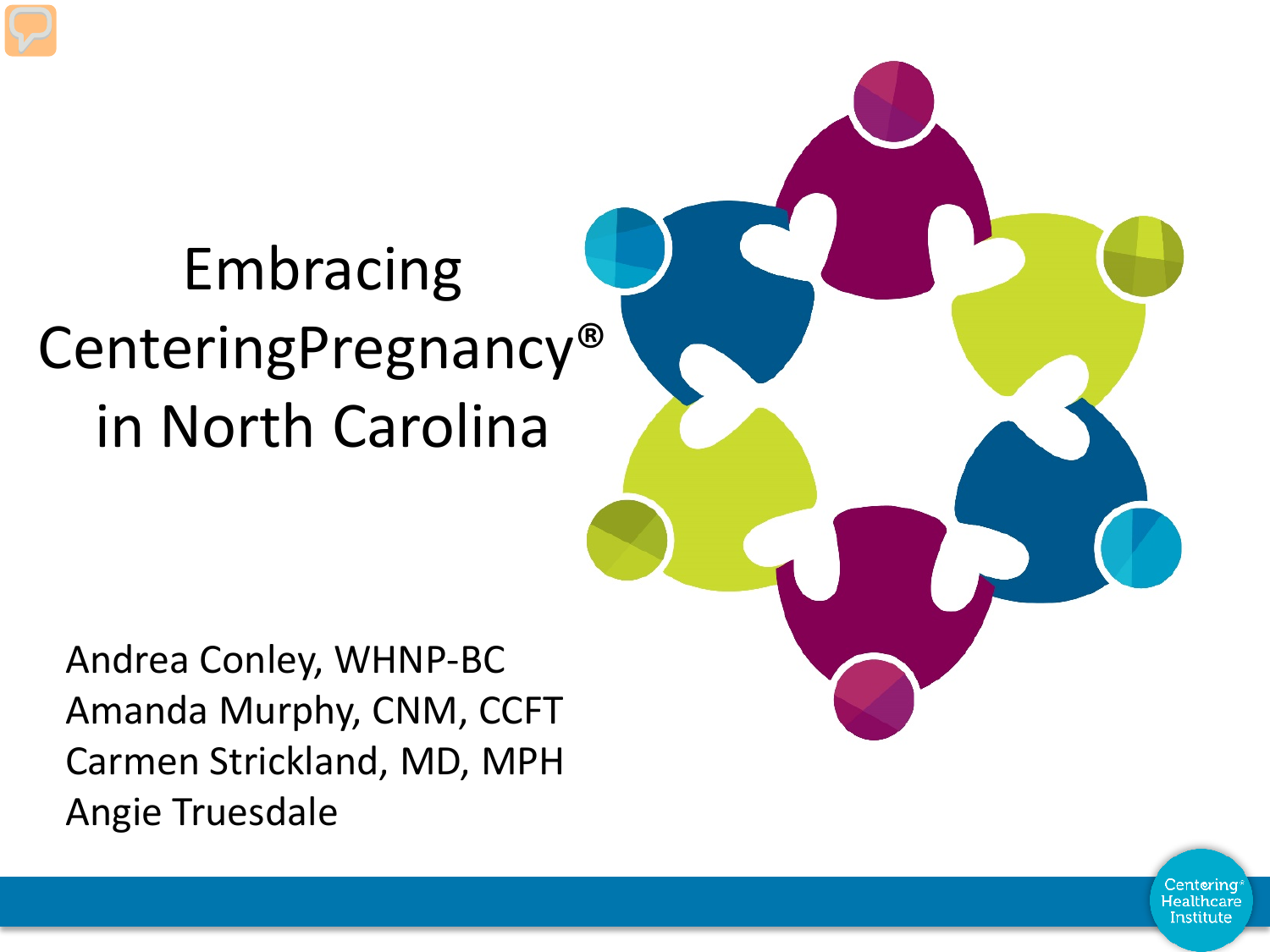# Centering in North Carolina



Institute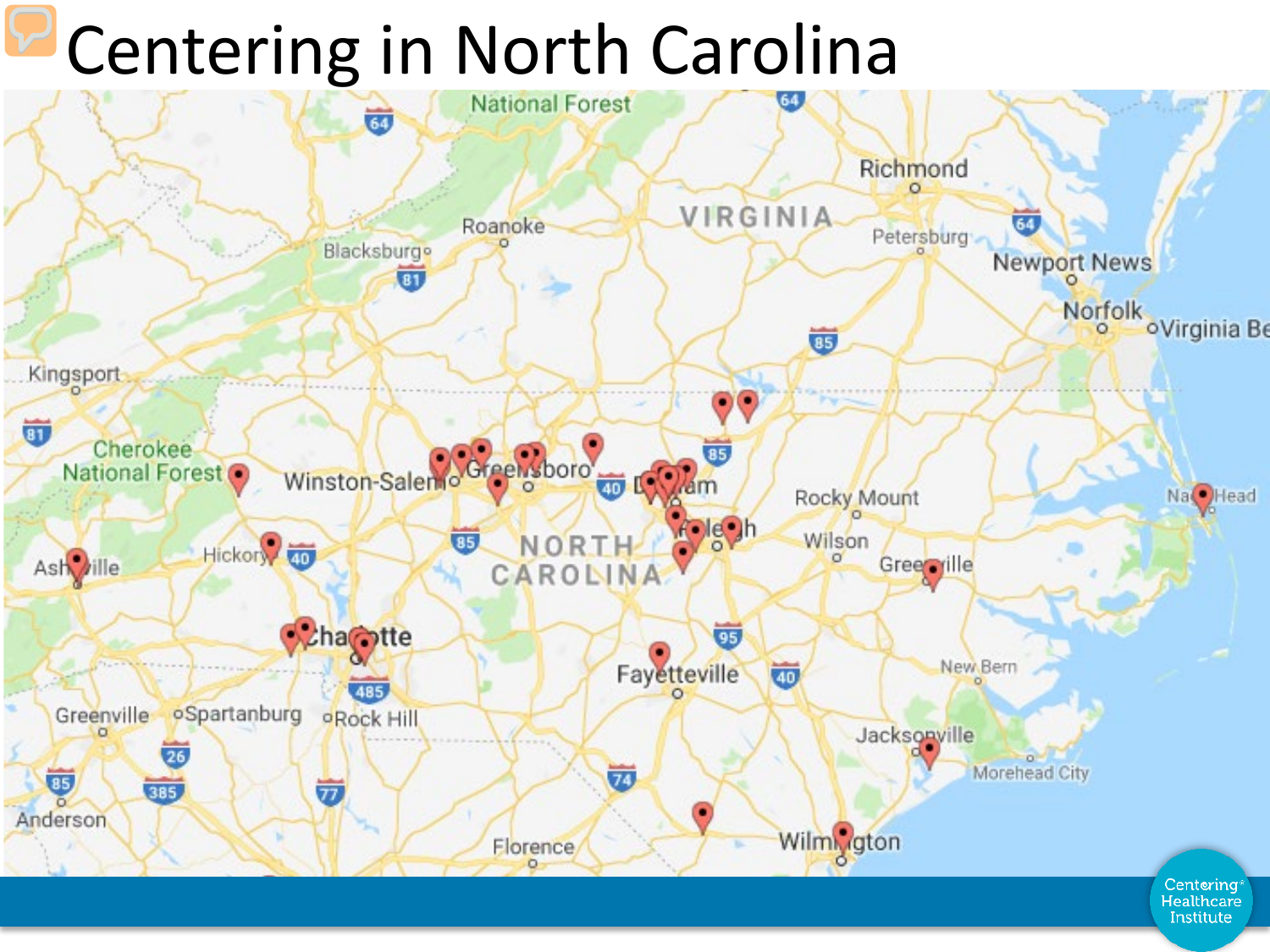# CenteringPregnancy Outcomes



CenteringCounts 2016-2019, March of Dimes Peristats, 2014-16, CDC, HP2020

Centering Healthcare Institute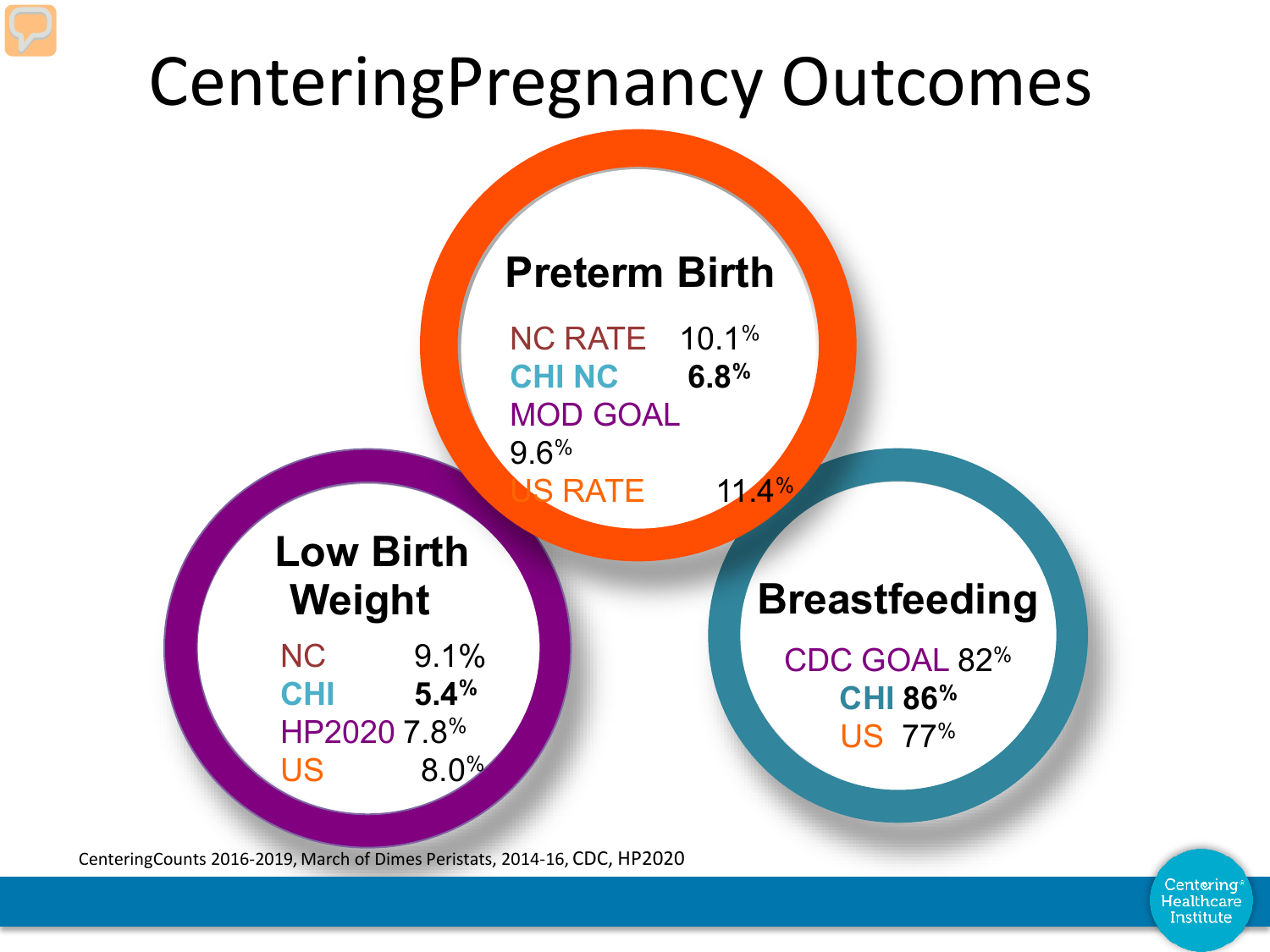# Centering NC Demographics

|                                   | NC Centering (N=876)* | NC Population** |
|-----------------------------------|-----------------------|-----------------|
| African American/Black            | 21.9%                 | 22.2%           |
| Hispanic/Latina                   | 41.1%                 | 9.6%            |
| White/Non-Hispanic                | 40.2%                 | 62.8%           |
| American Indian/Native<br>Alaskan | $.1\%$                | 1.6%            |
| Asian                             | 1.3%                  | 3.2%            |

[1] CenteringCounts data 2016 - 2019 [2] U.S. Census Data 2018 data for NC

Sample data shows 28% of Centering moms had identified medical high-risk, 2% behavioral high-risk

> Centering Healthcare Institute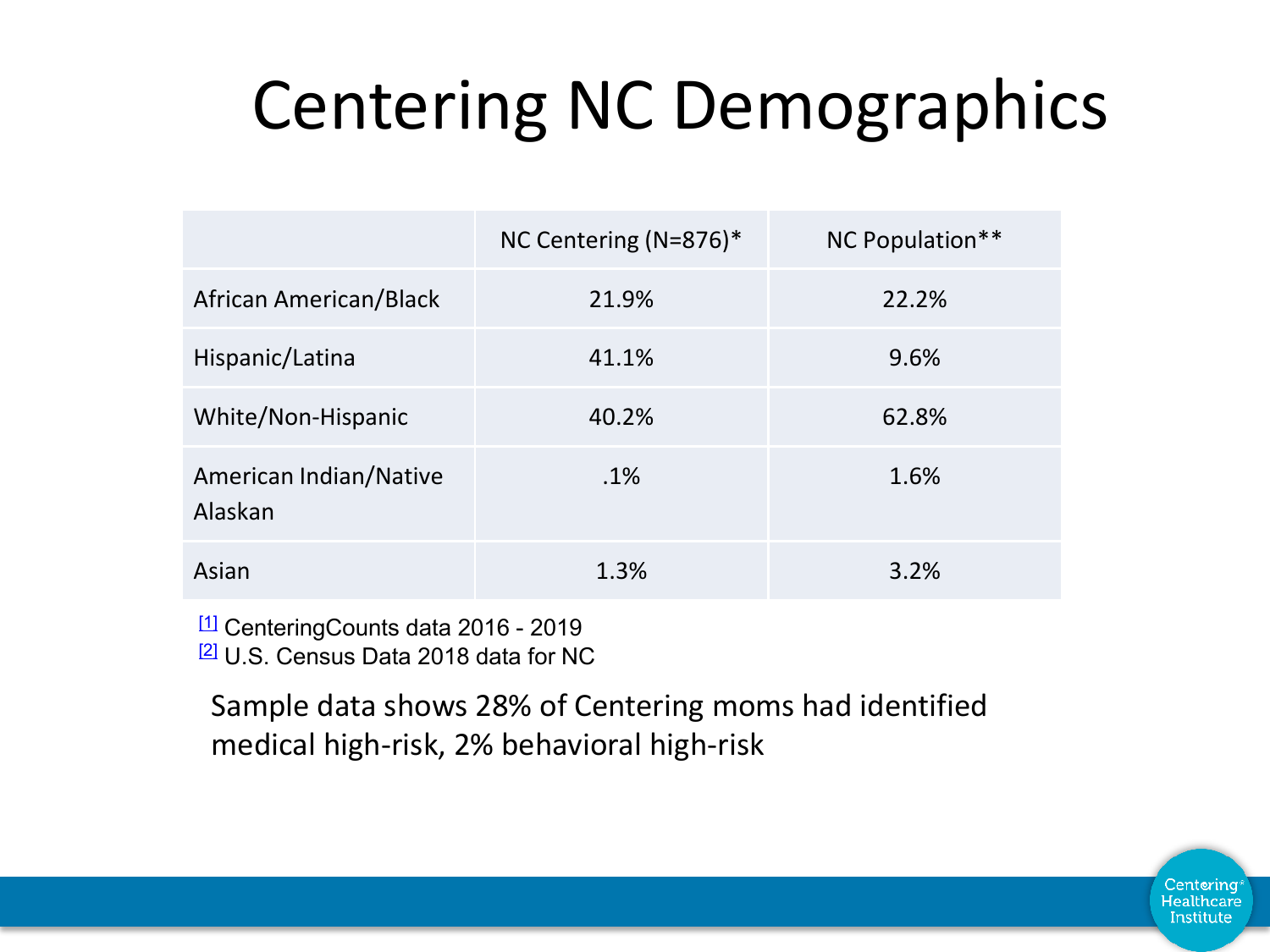#### NC OUTCOMES DATA – PRETERM BIRTH

Preterm Birth

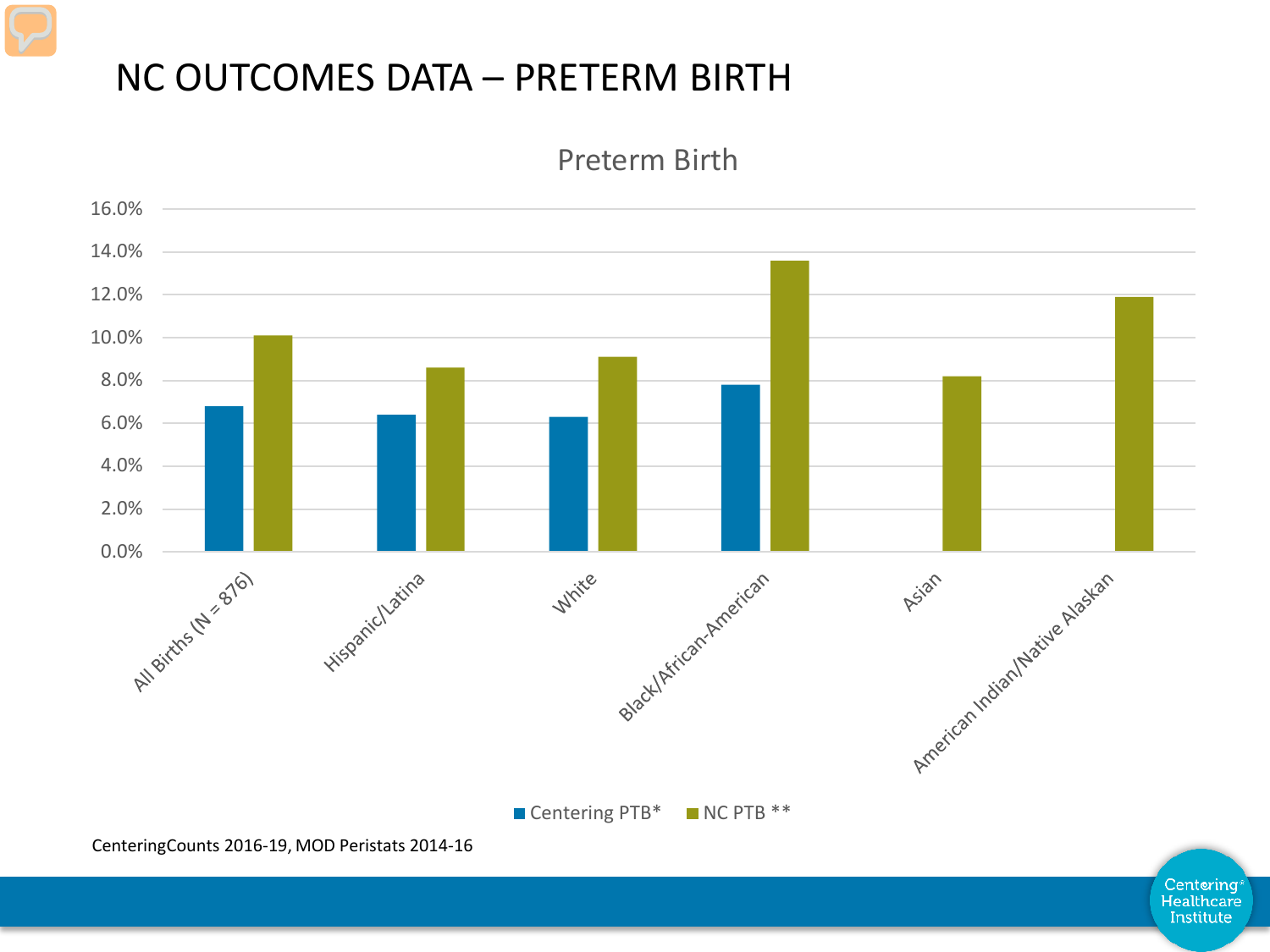#### NC OUTCOMES DATA – LOW BIRTHWEIGHT

Low Birthweight

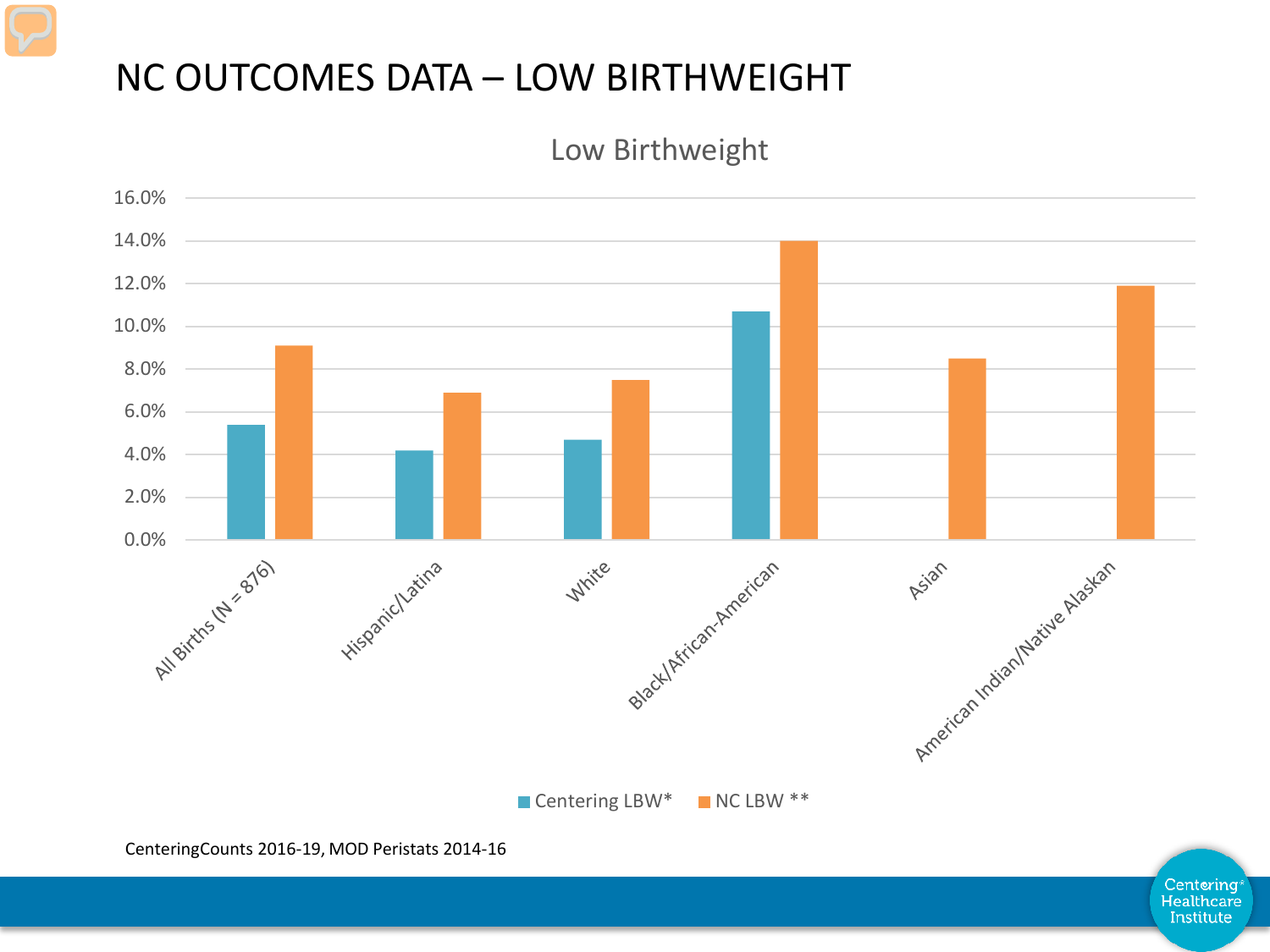### Centering Implementation Pathway